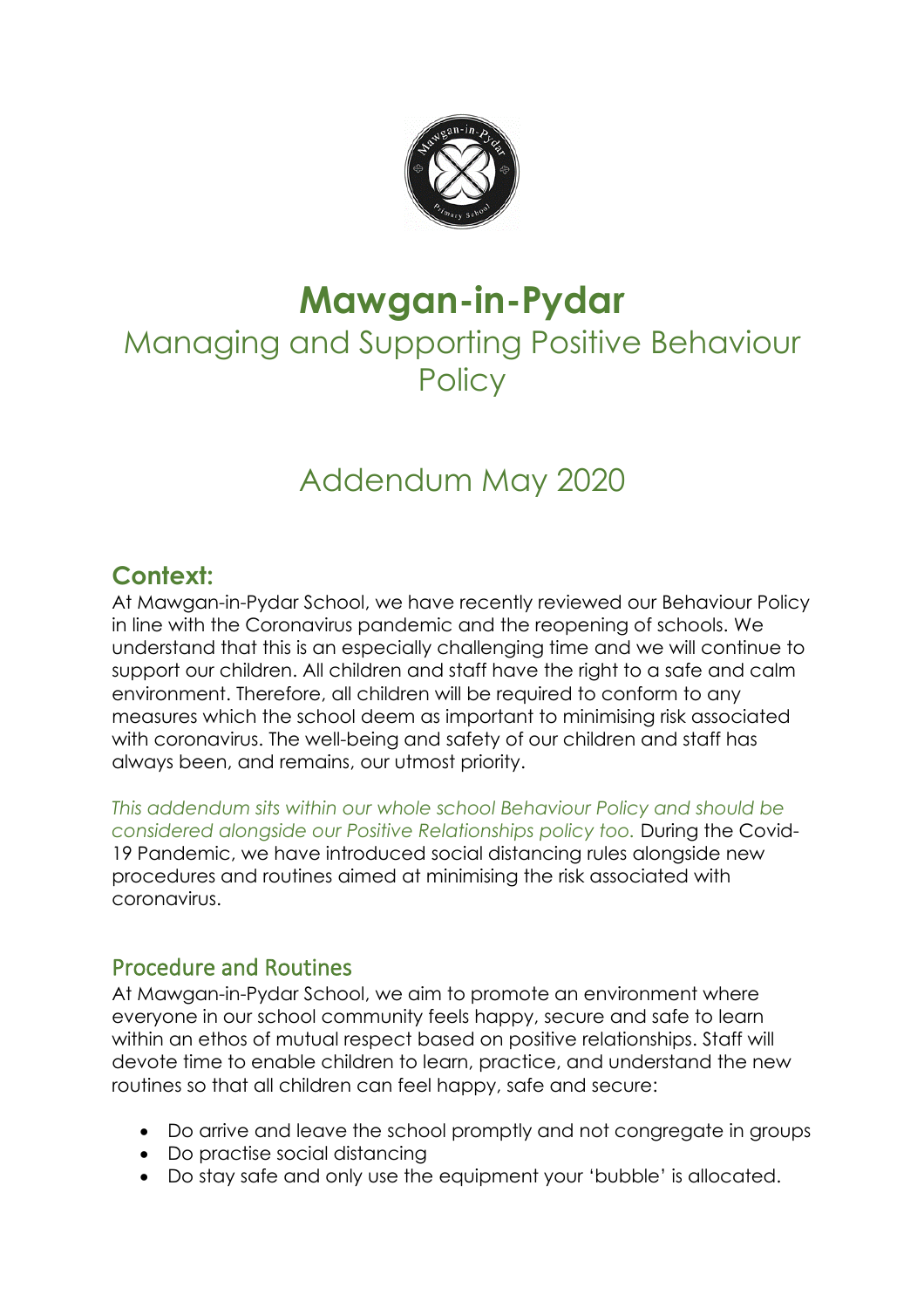- Do remember to only use the toilet you are told to and wash your hands afterwards
- Do look after and use equipment independently and not share at this time
- Do remember to wash hands upon arriving in school, after breaks, before and after eating, after coughing, sneezing and toileting
- Do follow the 'catch it, bin it, kill it' rule when coughing or sneezing
- Do tell an adult if you feel unwell
- Do stay in your assigned school 'bubble' and not wander or run either in the classroom or outside on your own
- Do stay in your 'bubble' to support social distancing and not mix with anyone outside of the school 'family' group
- Do keep to your allocated playground zone when outside.
- Do remember not to spit or cough intentionally at others
- Do remember not to lick or bite others intentionally
- Do keep yourself safe by not touching your face or putting objects into your mouth

#### **Rewards**

Staff will explain new routines and explicitly teach the new procedures to children. Every effort will be made by all staff to praise each and every child for their adherence to the new routines and procedures. Pupils are already aware of the rewards system that is in place in school and the consequences. This will be used to help children to think about their behaviour and to develop a positive attitude to the 'new normal'. The emphasis of our school behaviour policy continues to be on POSITIVE RELATIONSHIPS, RESPECT, REWARD and PRAISE, which should be given whenever possible for attitudes and behaviour.

#### **Consequences**

We want children to be aware that for poor behaviour, there are consequences. For children at thinking and above, this will be in the form of sanctions (depending on the severity of the behaviour):

- Verbal reminder dialogue and reminder of impact of behaviour on others and how to improve
- Verbal warning dialogue and reminder of what next step will be
- Time to reflect dialogue and appropriate sanction (time out in classroom)
- Time to reflect dialogue and appropriate sanction (time out with senior member of staff or HoS) and communicated to parents/carers.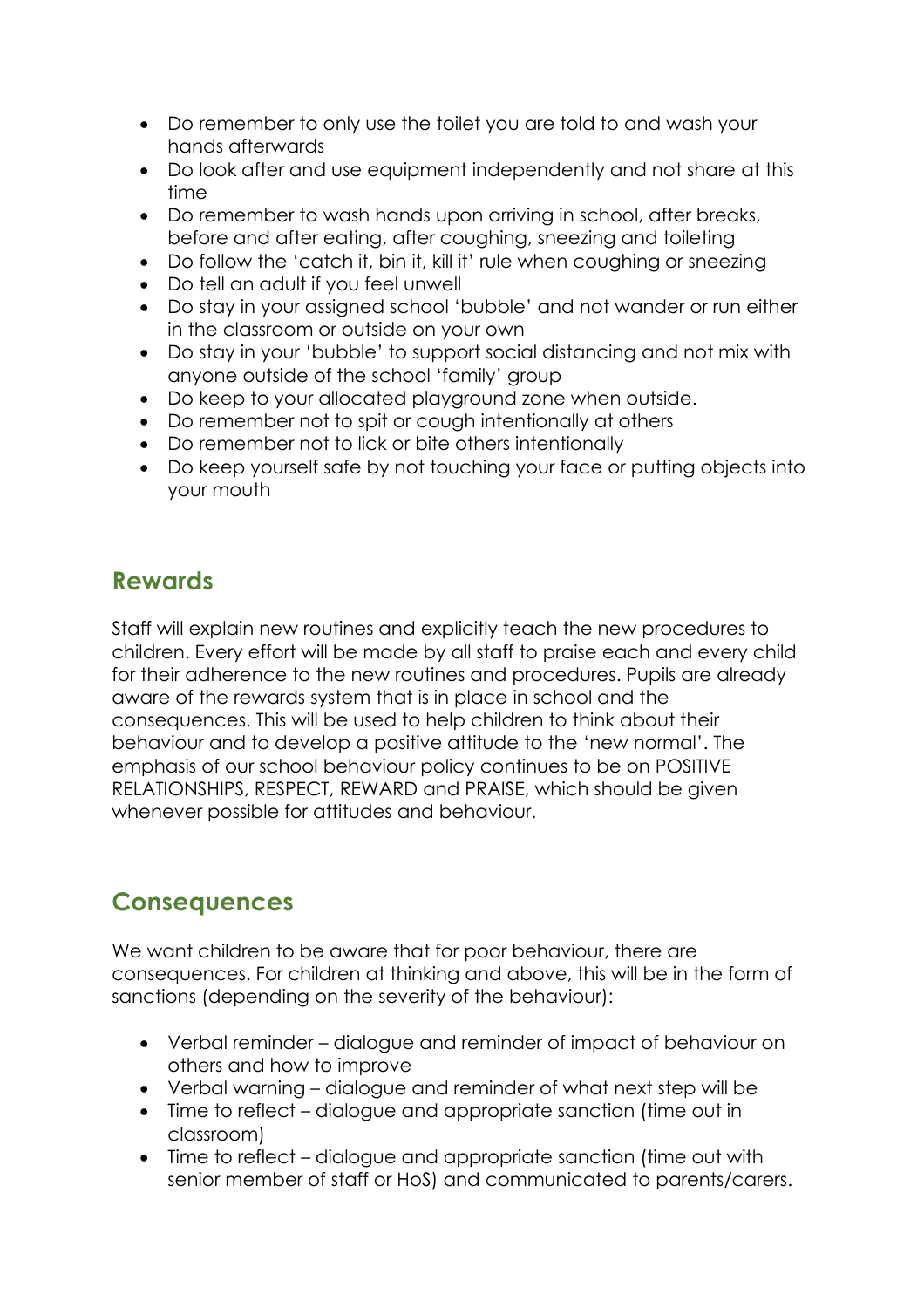#### **Use of Exclusion**

The core principle is that every eligible child should be in school and assisted in being successful with this. Any children who have not responded to earlier restorative interventions and who are deemed by the school to continue to be acting in a way which is not consistent with these measures may be asked to not return to school for a fixed period of time and instead offered learning opportunities that can be completed at home. The well-being and safety of all our children and staff is our utmost priority.

#### **Supporting Children:**

All staff will support children transitioning back into school after the period of extended absence and will actively support children's mental health and wellbeing by reaffirming boundaries, rules, routines and values. As a staff we understand that children will have been impacted by the pandemic in different ways and may not find it easy to 'settle and learn'. Staff at MIP understand that ''Positive relationships are the most powerful mental health intervention'' and will continue to use a playful, accepting, curious and empathic approach in all interactions (PACE). Staff will listen to children's experiences and identify and support the most in need. To support the children in learning new social distancing rules, 'The Mawgan-in-Pydar Way' poster will provide a visual reminder.

All children will have access to the Social Story ahead of returning to school and this can be used in school too if further support in adapting to the new normal is needed by children.